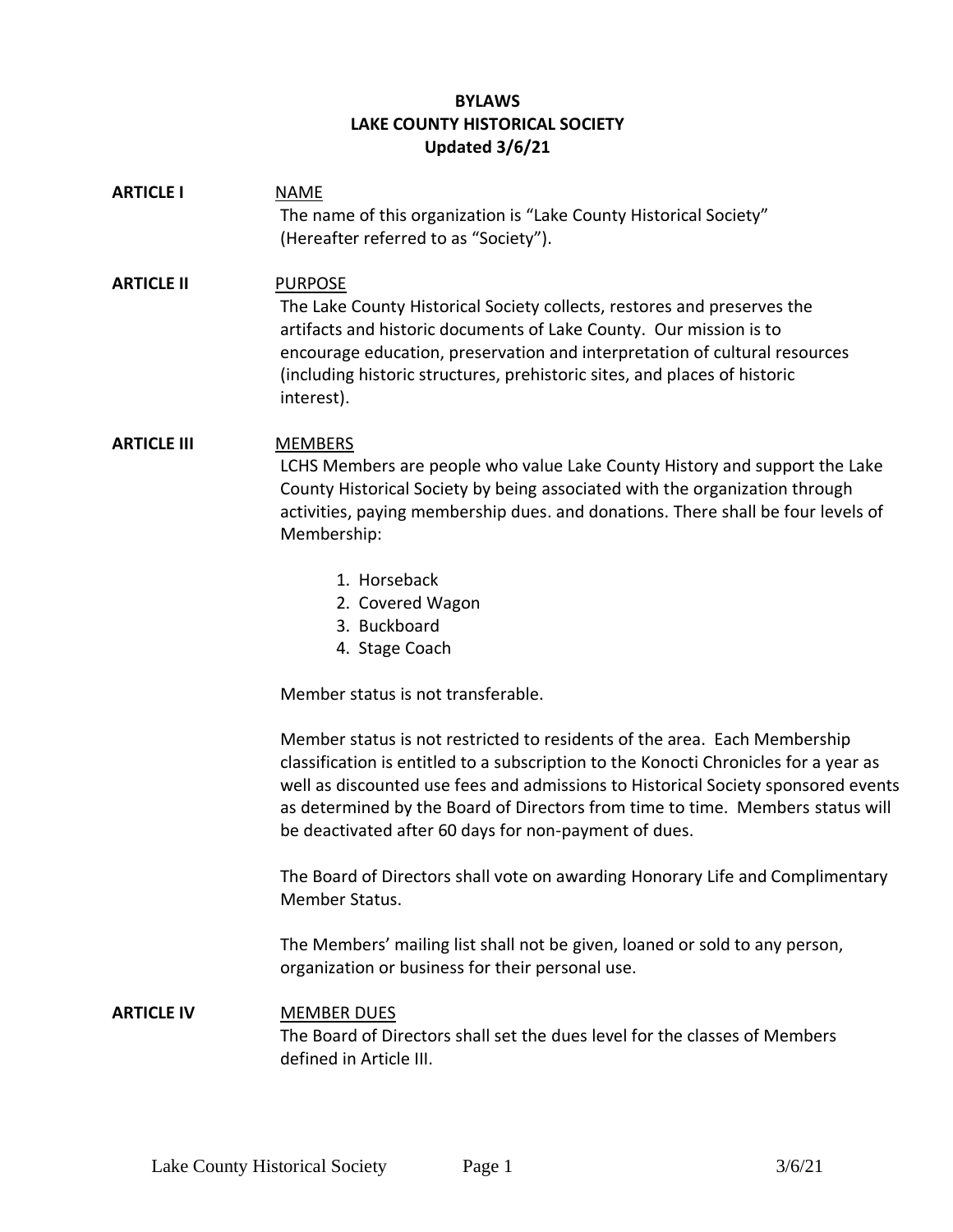## **ARTICLE V** MEETINGS

The Society will sponsor at least two membership meetings a year. There shall be a minimum of four (4) Board of Directors meetings a year unless changed by the Board of Directors.

No political or religious advertising shall appear in any of the Lake County Historical Society publications, meetings or websites. All organizational advertising is subject to approval of the Board of Directors. Letters, statements, or advocacy in support of the Society's Mission are not considered political advertising.

## **ARTICLE VI** BOARD OF DIRECTORS

The Board of Directors is comprised of the following officers and directors:

- President
- Vice-President
- Secretary
- Treasurer
- Director of the Ely Stage Stop
- Director of Events
- Director of Public Outreach
- Five District Directors (also known as Trustees of the Corporation)
- One Director-at-Large

The Board of Directors may add or delete officers as the needs of the Society dictate. Board members are nominated, elected and installed by a majority vote of the seated Board at a regular board meeting. Whenever there are more than two nominees, the nominee that receives a plurality vote is elected. Board members may serve any total number of terms. A quorum shall be one half of the Board members plus one. Board members, who do not attend two Board meetings in a year, and who do not have a valid excuse as determined by the remainder of the Board, will be automatically removed from the Board.

#### **Officers**

Each officer serves a two-year term starting from the last board meeting of the year. When their term expires, or they die, resign, are removed, or become incapacitated, the Board may temporarily appoint a member to that office. The appointee will fulfill the duties of that office until the next Board meeting when an election shall be held to confirm or replace them.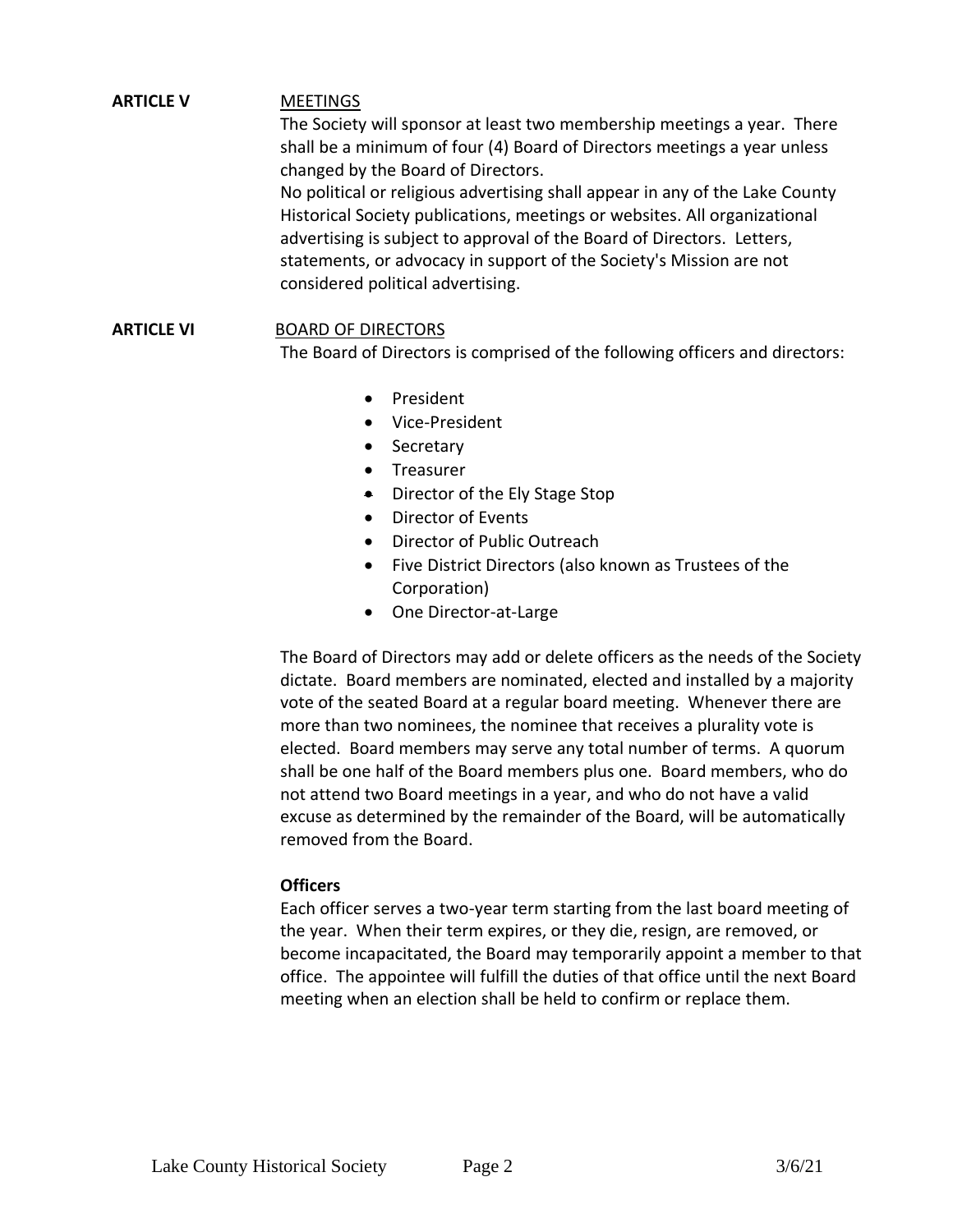#### **District Directors**

Each District Director serves for a five-year term representing one of the five Supervisorial Districts of Lake County where that Director resides. Directors are nominated, elected, and installed at the last Board meeting of the year and start their terms of office January 1 of the following year. Terms are staggered with one Director to retire each year. The first year of a Director's term will coincide with the Directors number, or five years from the District number. For example:

- District  $1 -$  years ending in  $1 & 6$  (2021 & 2026),
- District  $2 -$  years ending in  $2 & 7$  (2022 & 2027),
- District  $3 \text{years}$  ending in  $3 & 8 & 8 & (2023 & 2028)$ ,
- District  $4 \gamma$  ears ending in  $4 \& 9 (2024 \& 2029)$ ,
- District  $5 \text{years}$  ending in  $5 & 0$  (2025 & 2030).
- Director at Large- years ending in 6 & 1 (2026 & 2031)

In the event any Director dies, resigns, is removed, or becomes incapacitated before the regular end of their term, the Board may appoint a member as a temporary replacement. Each appointee will represent that District as a voting Board member and Trustee of the Corporation until the next Board meeting when an election shall be held to confirm or replace them. Those elected will serve out the remainder of the term for that District.

#### **Director at Large**

The Director at Large can vote in the place of one absent voting director.

#### **ARTICLE VII** ELECTIONS OF OFFICERS

Elections shall be held in December of each year. The president shall appoint a Nominating Committee in September. The Nominating Committee will prepare a slate of candidates to replace the directors whose terms are expiring. Each candidate must be an active member in good standing and must have agreed to accept the responsibility of a directorship for a term of two years for Officers and 5 years for District Directors, with the privilege of serving more than one term at will.

The slate will be presented to the Board at the November Board Meeting and the Board will cast their votes at the December Board Meeting. Newly elected Board members will be seated at the January Board Meeting.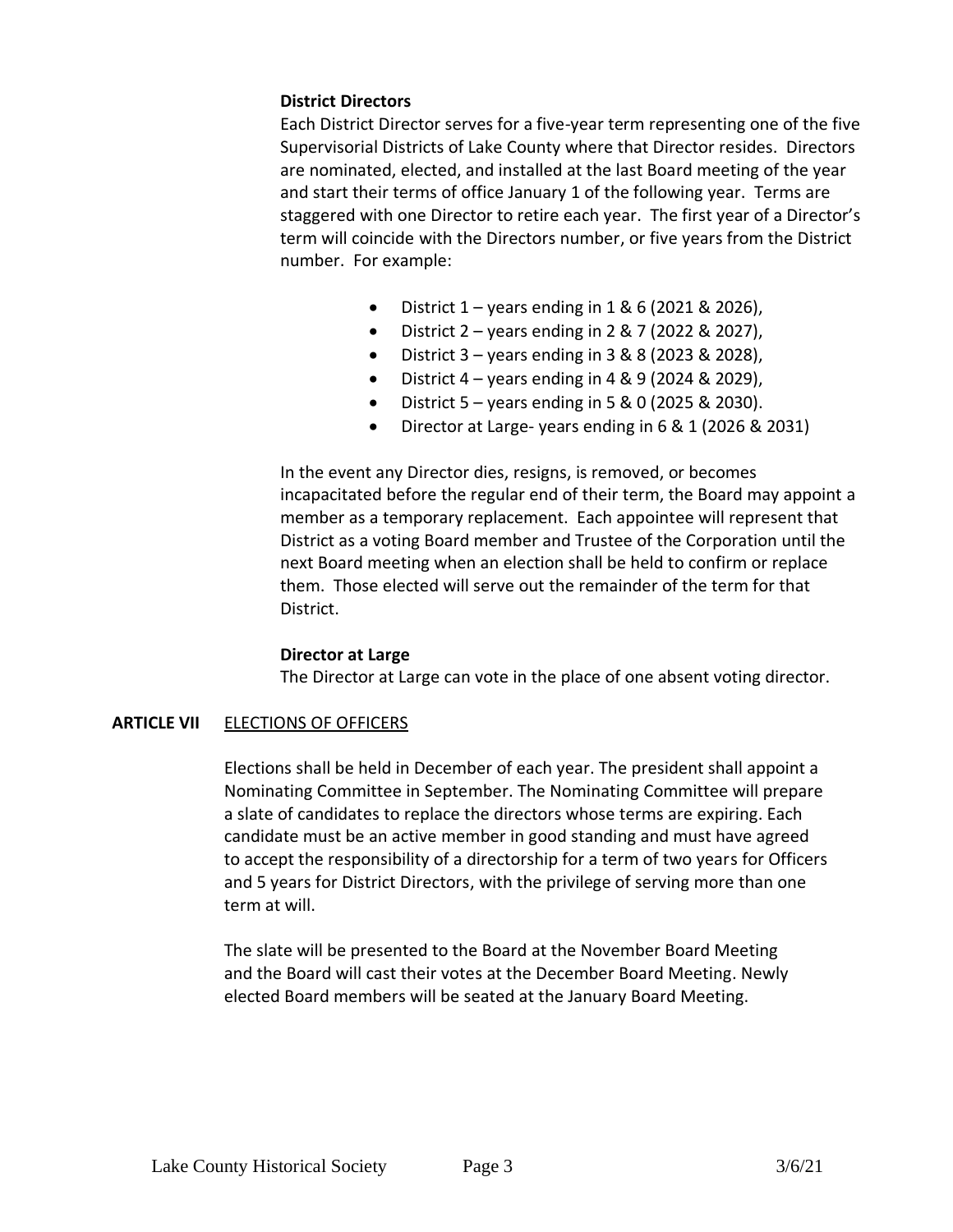#### **ARTICLE VIII** DUTIES OF OFFICERS

#### **Section 1 General Duties**

The duties of the Board of Directors shall be to run the Society in compliance with its purpose and these bylaws as requested by the President. The Board of Directors shall determine the time and place of Board Meetings.

They may also discuss and make recommendations and vote on election nominations or Bylaw amendments. Such voting may take place at a regular Board Meeting, or by electronic means if necessary.

#### **Section 2 Signing Authority**

Signatures of the following officers shall be placed at financial institutions for signing checks, time deposits accounts, and other financial documents as follows:

- 1. President
- 2. Vice-President
- 3. Treasurer
- 4. Secretary

Proper endorsement will be as follows:

For expenditures up to and including \$500: Any one signature. For expenditures in excess of \$500: Any two signatures.

#### **Section 3 The President**

The President shall preside at the meetings of the Society and shall call special meetings either on the petition of five board members, or at such times as required, in the President's judgment, by the interests of the Society. The President shall appoint standing, or any other committees, as the work of the Society requires.

#### **Section 4 The Vice-President**

The Vice-President shall act in the absence of the President. The President may assign other duties to the Vice-Presidents.

#### **Section 5 The Treasurer**

No monies shall be expended until approved by the Board of Directors. The Treasurer shall receive and record all monies, bills, and expenses and shall keep a correct and current record of all receipts and disbursements. The Treasurer shall pay the bills of the Society. A Treasurers Report shall be read at all regular Board meetings and shall be approved by vote. The President may assign other duties to the Treasurer.